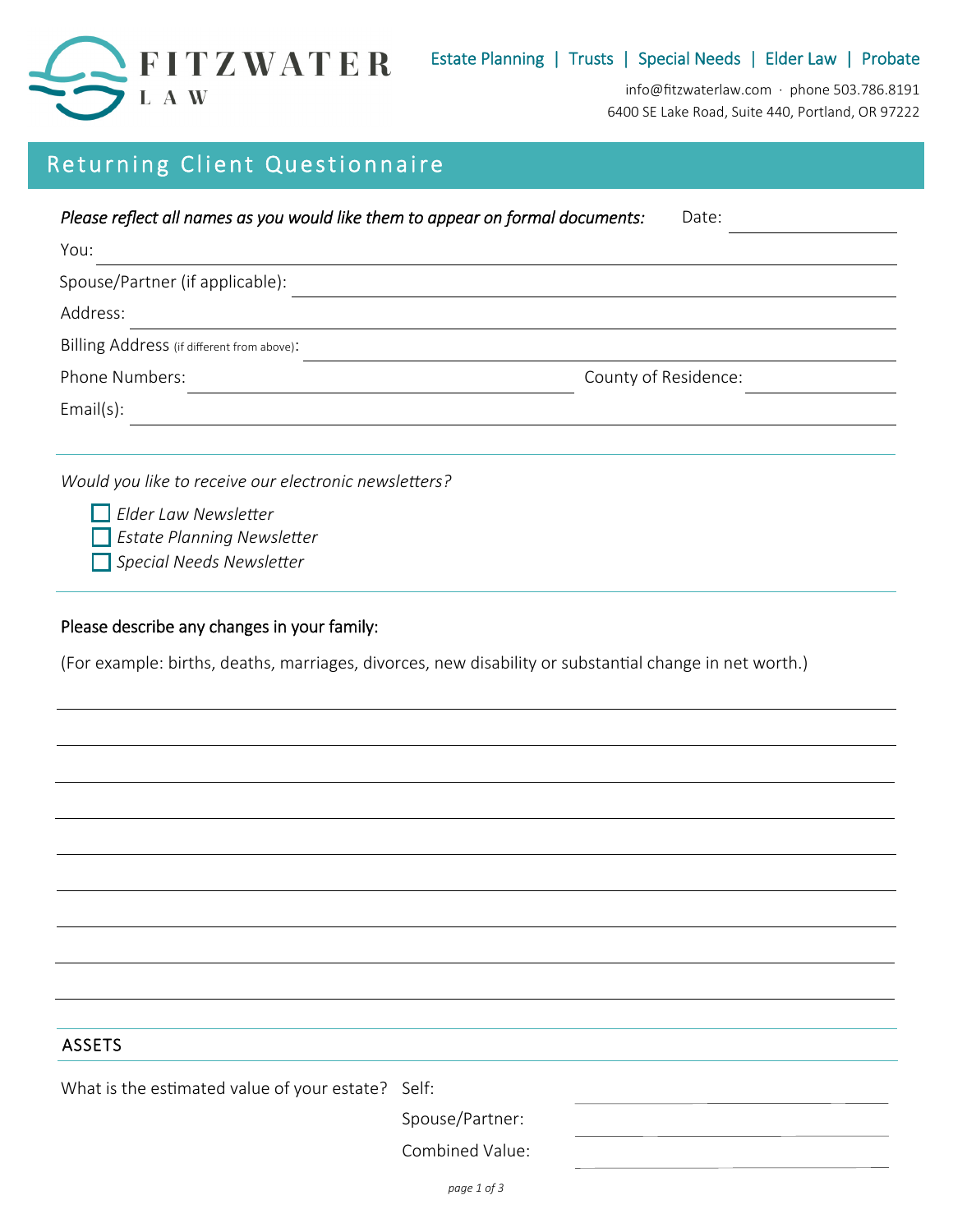

info@fitzwaterlaw.com · phone 503.786.8191 6400 SE Lake Road, Suite 440, Portland, OR 97222

## Real Estate:

| Property Location | Ownership<br>(jointly held?) | Mortgage<br>Balance | Purchase<br>Price | Value |
|-------------------|------------------------------|---------------------|-------------------|-------|
|                   |                              |                     |                   |       |
|                   |                              |                     |                   |       |
|                   |                              |                     |                   |       |

#### Bank Accounts:

| Financial Institutions | Account Type | Ownership<br>(joint / payable on death) | Value |
|------------------------|--------------|-----------------------------------------|-------|
|                        |              |                                         |       |
|                        |              |                                         |       |
|                        |              |                                         |       |

## Retirement Accounts: please list any IRAs, 401(k)s, 403(b)s, or other deferred compensation arrangements.

| Retirement Account / Plan | Owner | Beneficiary | Contingent<br>Beneficiary | Value |
|---------------------------|-------|-------------|---------------------------|-------|
|                           |       |             |                           |       |
|                           |       |             |                           |       |
|                           |       |             |                           |       |

## Investment Accounts: (Non-Retirement)

| Financial Institutions | Account Type | Ownership<br>(jointly held?) | Value |
|------------------------|--------------|------------------------------|-------|
|                        |              |                              |       |
|                        |              |                              |       |
|                        |              |                              |       |